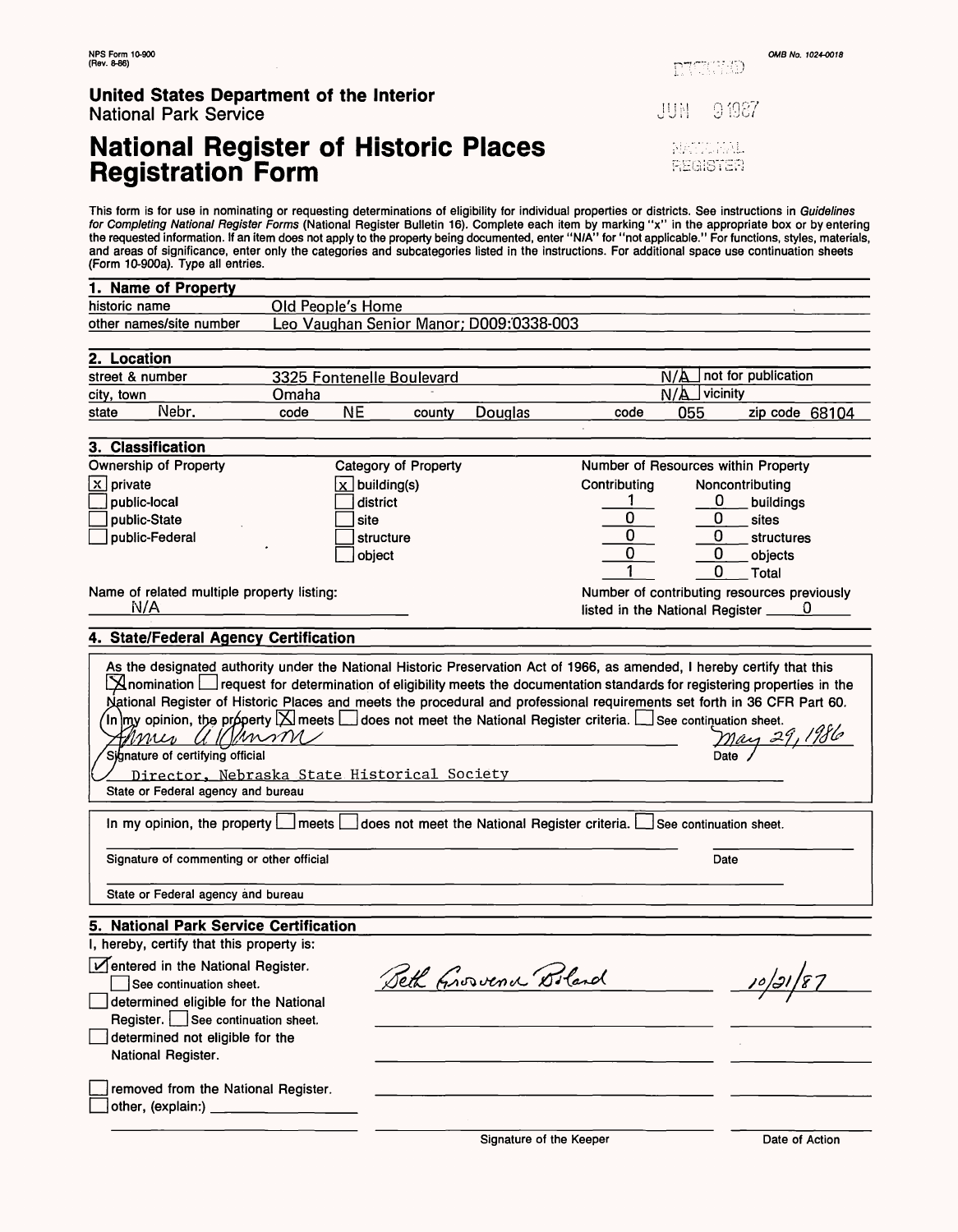| Current Functions (enter categories from instructions)<br>Work in progress on |                                                |  |  |
|-------------------------------------------------------------------------------|------------------------------------------------|--|--|
|                                                                               |                                                |  |  |
|                                                                               |                                                |  |  |
|                                                                               | Materials (enter categories from instructions) |  |  |
|                                                                               | <b>Brick</b>                                   |  |  |
| walls                                                                         | <b>Brick</b>                                   |  |  |
| roof .                                                                        | Asphalt                                        |  |  |
| other                                                                         | Wood                                           |  |  |
|                                                                               | foundation                                     |  |  |

Describe present and historic physical appearance.

Encompassing an area of approximately 10,600 square feet on a 2.3-acre site, the Old People's Home is a twostory brick building, Colonial Revival in style, with a raised basement, finished attic and hipped roof. The Home was built in 1917 as a group housing facility for the elderly containing about 60 private rooms, large common spaces and service areas. An expanded "H" in plan, the building employs a technical system of exterior masonry walls with reinforced concrete floors supported by reinforced concrete columns. Very little of the original interior remains intact; the building's exterior has also been altered through window replacement and the removal of porches. However, a certified historic rehabilitation of the property is currently underway. The Old People's Home is located about three miles from Omaha's central business district on Fontenelle Boulevard near Fontenelle Park, the northwestern component of the city's historic park and boulevard system. Although the area is composed primarily of one- and two-story frame and brick houses, there are several clusters of large-scale institutional buildings nearby, including the Nebraska School for the Deaf and the Holy Name Parish Complex. \*\*\*\*#\*###\*\*\*#\*\*##\*###\*#\*##\*\*\*#\*\*\*###\*\*#\*\*\*\*#\*\*#\*\*\*\*\*#\*\*#\*\*#

Located about three miles northwest of Omaha's central business district, the Old People's Home occupies a 2.3 acre site that comprises the major portion of the city block bounded by Fontenelle Boulevard and 45th Streets on the east and west, and Pinkney and Bedford Streets on the north and south. The block slopes steeply to the east and south. Lots along the block's eastern perimeter contain frame houses; four large brick apartment buildings (ca. 1960) and a cluster of older houses are situated on the block's southern edge.

The building  $-$  covering an area of approximately 10,600 square feet  $-$  was constructed on the northwest corner of the property in 1917. Asphalt driveways and parking lots abut the structure on the north and south; another large parking lot lies to the east of the building. A high chain-link fence encloses the property on the north, south and east. Material evidence of the Home's extensive gardens, mentioned in written accounts, no longer remains. - ^ - - ...,;. *•..--.* ,«.:-., . .-.-? -..

Platted and developed primarily in the Teens and 1920s, the area around the Home is comprised primarily of oneand two-story frame and brick houses, although several clusters of large-scale institutional buildings  $-$  the Nebraska School for the Deaf and the Holy Name Parish Complex - are also nearby. The property's location is enhanced by its frontage on Fontenelle Boulevard, a wide tree-lined street that terminates in Fontenelle Park, one block to the north. Fontenelle Park and Boulevard together form the northwestern edge of the city's historic park and boulevard system, initially designed in the early 1890s by H.W.S. Cleveland.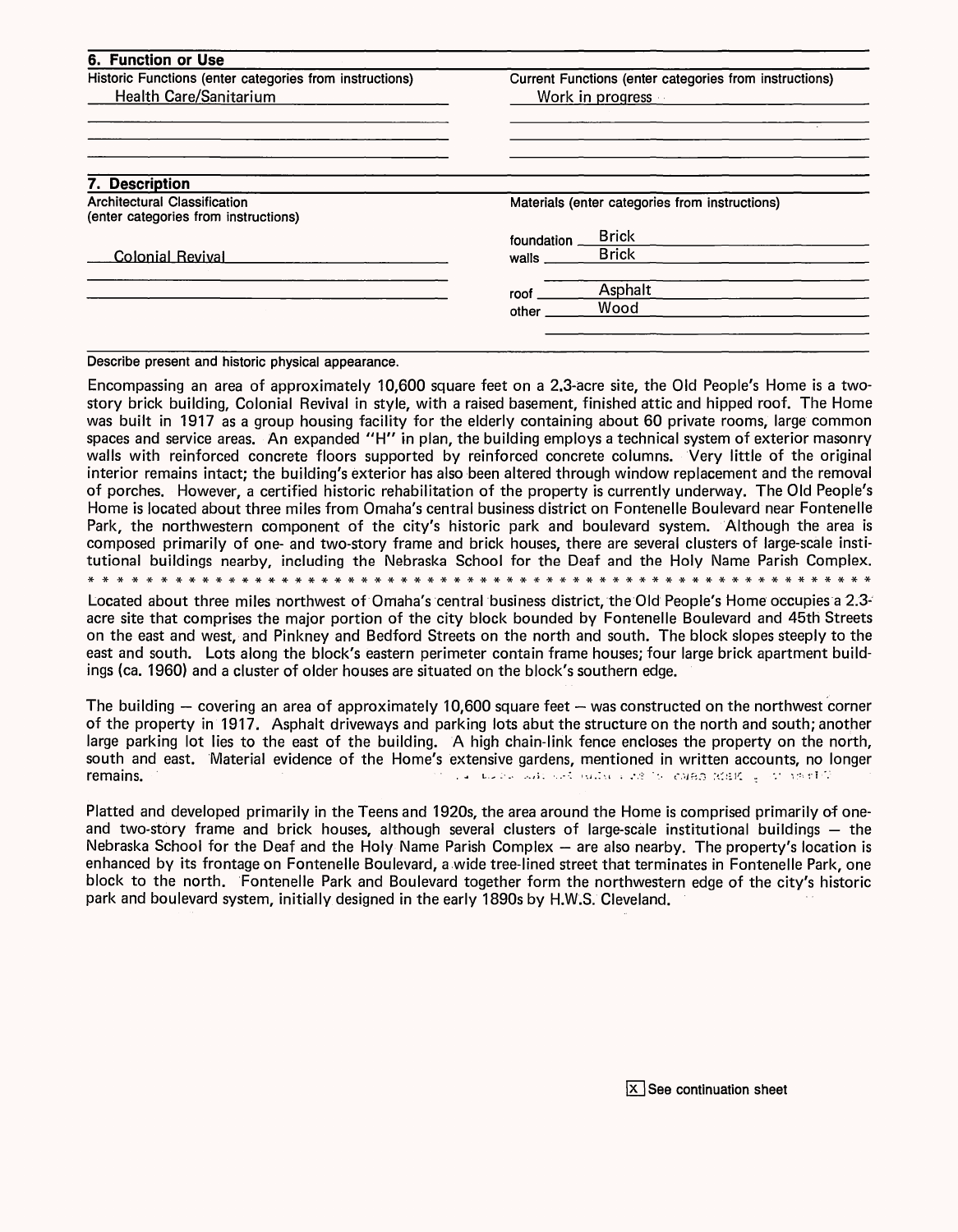**United States Department of the Interior** *b* **and <b>a state of the Interior 10 <b>1987** National Park Service

### **National Register of Historic Places Continuation Sheet**

Section number  $\frac{7}{2}$  Page  $\frac{1}{2}$ 

Oriented to the south, the Old People's Home is a two-story masonry building with a raised basement, finished attic and hipped roof. The building's ground plan is a varient of a front-facing "H" plan: two primary rectangular units (each measuring 106 by 32 feet) are linked laterally to a central rectangular block (70 by 36 feet). Red face brick in a running bond composes the structure's walls. A soldier course at the first floor level creates a belt around the building; rows of projecting bricks delineate the second story.

Technically, the building employs a structural system of exterior masonry walls with reinforced concrete floors supported by reinforced concrete columns. Dimensioned lumber frames the roof which is interrupted by a series of 26 hipped-roof dormers. Although the slate roof covering has recently been removed, the wood cornice enriched with block modillions survives intact.

Access to the building is provided by doors centered on the east and west elevations and on the north end of the central wing. The primary entrance is on the south wall of the central wing; service doors enter the structure at the basement level. Interior circulation is furnished by two staircases located in the lateral corridor that links the wings, and by a service stairway placed in the northern end of the central block.

The Home's principal (south) elevation features three forward-facing, projecting wings: a wider central wing is gable-fronted and set back from the two hipped-roof end units. The rear (north) elevation is similar in form to the principal facade while the side elevations (west and east) are considerably less complex  $-$  each consisting of a single wall plane.

Rectangular window openings, generally uniform in size, are symmetrically ranked on all elevations. Several years ago, original window sashes were replaced with metal casement-type sashes. For the most part, original windows were double-hung, sliding sash, with 12 panes in the upper sash and a single pane in the lower. Slight variations on this sash configuration occurred in the smaller dormer and basement windows as well as in several triple-windows which filled larger wall openings. In addition, a round multi-paned window was originally centered in the gable end of the south elevation's central wing; it has also been replaced with a modern rectangular casement window. Other elements of the original window design no longer remaining are wooden shutters which are attached to all first- and second-story casings. The building's jack-arched window heads are formed by bricks stacked on edge.

Other important architectural details which have been removed or altered include large covered porches on the south and west. On the secondary (west) facade, a wide one-story portico is supported by paired classical columns. Over the years, balustrades on the portico's base and roof have been removed and the Ionic column capitals simplified. A similarly detailed but somewhat smaller version of the west porch originally covered the central entrance on the principal facade. That porch has been completely dismantled. Paneled doors with eliptical fanlights and side lights also have been replaced on the south and west; however, the original door and surround including sidelights, a fan light, pilasters and arched crown survive intact on the east elevation.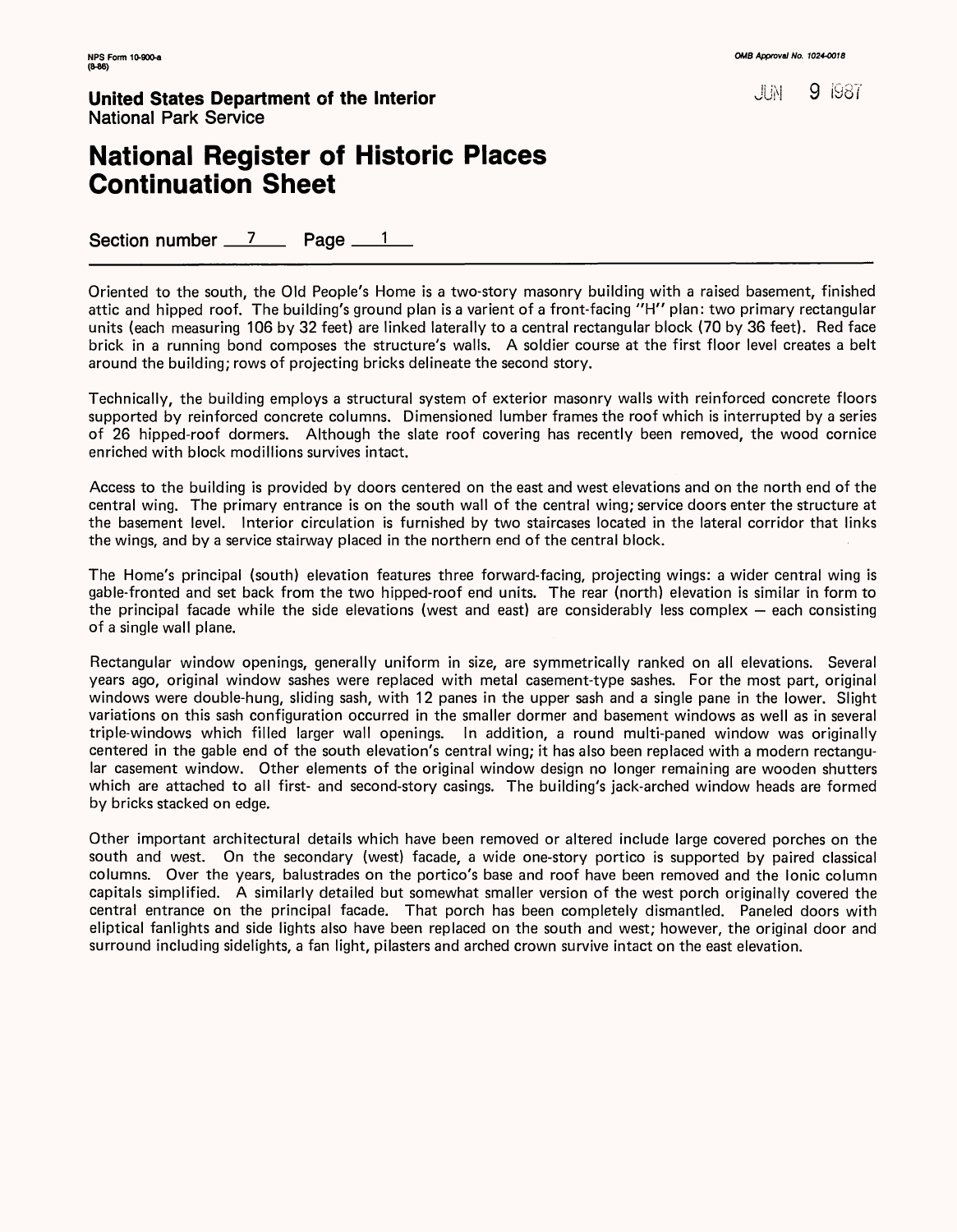**United States Department cf the Interior** National Park Service

### **National Register of Historic Places Continuation Sheet**

Section number 7 Page 2

Architectural drawings for the Old People's Home show that the building contained about 60 rooms for residents in addition to a large kitchen; dining room and lounge areas; living quarters and offices for the staff; and service rooms. On the first, second and attic floors, residents' rooms were aligned along a central corridor which ran the length of the large end wings. The central wing contained offices and the kitchen on the first floor, and on the second level, a solarium and additional rooms for residents. The dining area was located in the northeast corner of the first floor, and the lateral corridor between the wings served as additional lounge space. In its current state, virtually all interior walls and fixtures have been removed: existing original elements are limited to staircase newel posts, parts of balustrades and also several pairs of multi-paned, wood doors which hang in the corridors.

In its architectural style, the Old People's Home is a product of the Colonial Revival movement, exemplifying the Georgian Revival subtype that became popular in Omaha generally after 1910. Primary characteristics of the style are seen in the building's symmetrical arrangement of formal elements enriched with classical details, including the cornice with modillions; centered doors with porticos; window sashes with multi-pane glazing; and the central wing's pedimented gable end. As outlined above, distinctive components of the building's decorative detail (such as the paneled doors with sidelights and the columned porches) have been altered; however, the building's form has not been modified. A certified historic rehabilitation is planned to replace important missing elements of the building's original design.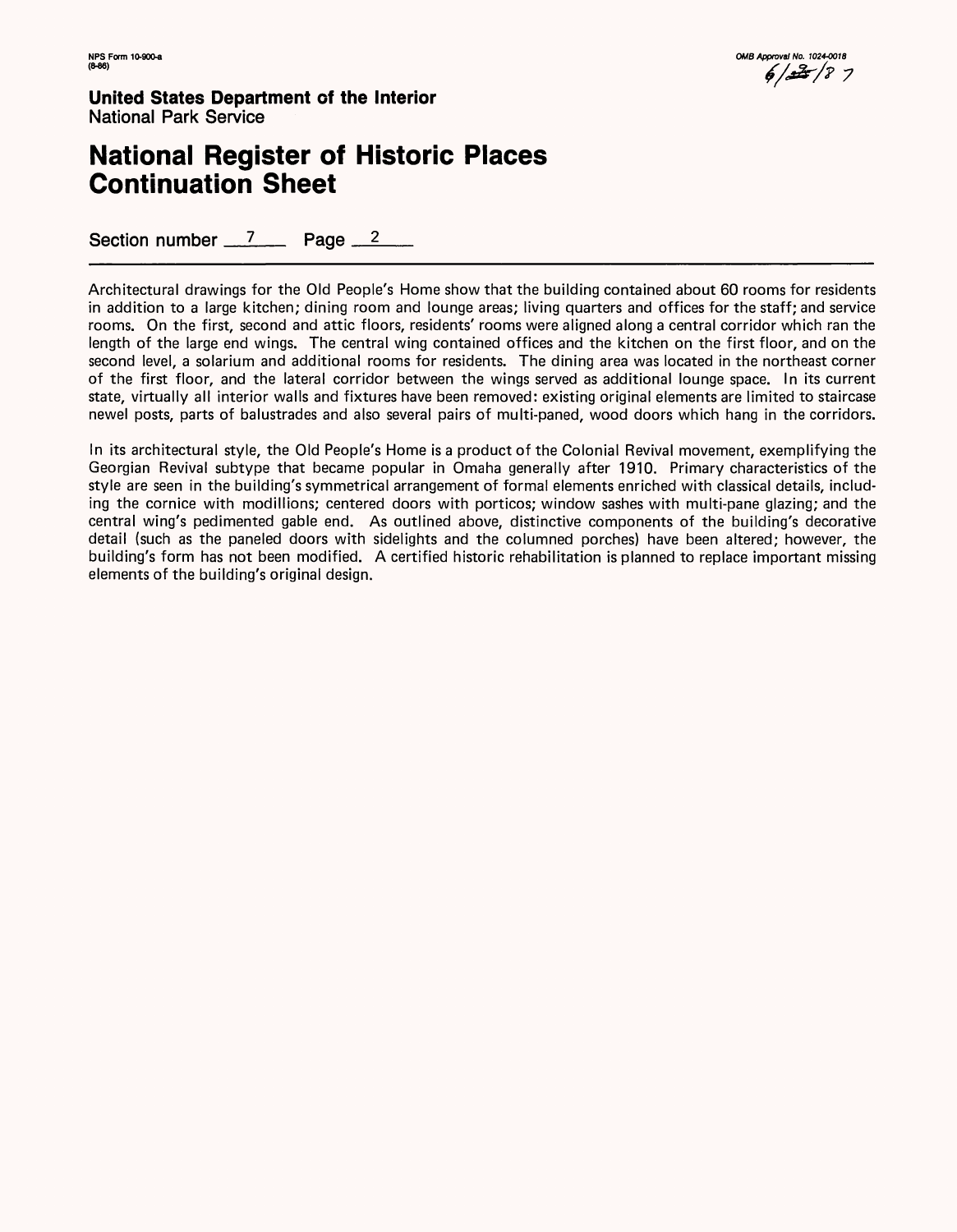| 8. Statement of Significance                                                                                        |                                                       |                                  |
|---------------------------------------------------------------------------------------------------------------------|-------------------------------------------------------|----------------------------------|
| Certifying official has considered the significance of this property in relation to other properties:<br>nationally | $\sqrt{X}$ locally<br>  statewide                     |                                  |
| ÌΒ.<br>١C<br>Applicable National Register Criteria<br>$\lfloor x \rfloor$ A                                         | ם ו                                                   |                                  |
| C<br>IB.<br>١A<br><b>Criteria Considerations (Exceptions)</b>                                                       | ١G<br>F<br>١E<br>D                                    |                                  |
| Areas of Significance (enter categories from instructions)<br><b>Social History</b>                                 | Period of Significance<br>1917-1935                   | <b>Significant Dates</b><br>1917 |
|                                                                                                                     | <b>Cultural Affiliation</b><br>N/A                    |                                  |
| <b>Significant Person</b><br>N/A                                                                                    | Architect/Builder<br>McDonald, John<br>McDonald, Alan |                                  |

State significance of property, and justify criteria, criteria considerations, and areas and periods of significance noted above.

Associated with the history of efforts promoting the welfare of the aged, the Old People's Home represents the role of private benevolent organizations in establishing institutional housing for the elderly. The property is therefore significant under Criterion A. of the National Register Criteria. Built by the Women's Christian Aid Society in 1917 as one of the city's first facilities expressly designed to house the elderly, the Old People's Home reflects the history of private philanthropy on behalf of the aged in Omaha from 1880-1935. The property achieves local importance in the area of social history as an early representative of its property type – one which has retained a greater degree of historic integrity in comparison with other surviving properties of similar type.

\* \* \* \* \* \* \*\*####\*\*\*#\*#\*#####\*#\* \*####\*\*\*#\*#\*\*\*\*\*\*\*\*\*\*\*\*\*\*\*\*\*\* \*\*\*

The proportion of the aged within the population of the United States grew increasingly larger after 1865. Persons over 65 years of age constituted only 2.9 percent of the population in 1870, while 30 years later in 1900, the figure had risen to 4 percent (Achenbaum: p. 60). The family was the principal source of assistance for the growing numbers of the dependent aged; hospitals also offered care and local communities assumed some responsibility, providing places of last resort in poorfarms and asylums. In "Old Age in the New Land", W. Andrew Achenbaum describes the development of the private old age home:

Fortunately, an increasing number of alternatives to the poorhouse did appear over time. Philanthropists, for example, had recognized the need for private old-age homes since colonial times. Yet compared to the number of groups devoted to caring for the blind, the deaf, the mentally ill, and the orphan, there were relatively few benevolent societies directly assisting the aged. . .Hence, charitable agencies actually did not relieve very many elderly men and women before 1860. The number and variety of private institutions for the aged, however, exploded after the Civil War: nearly two-thirds of the 1,200 benevolent homes operating in 1939 were founded between 1875 and 1919. (Achenbaum: p. 82).

Omaha's earliest program of organized assistance for the elderly by a private group was initiated by the Women's Christian Aid Society, one of the city's first charities. Founded in 1883 by a group of prominent Omaha women, the organization was established to "maintain and conduct one or more homes for old people in or near the City of Omaha" (Wakeley: p. 361).

 $|\overline{X}|$  See continuation sheet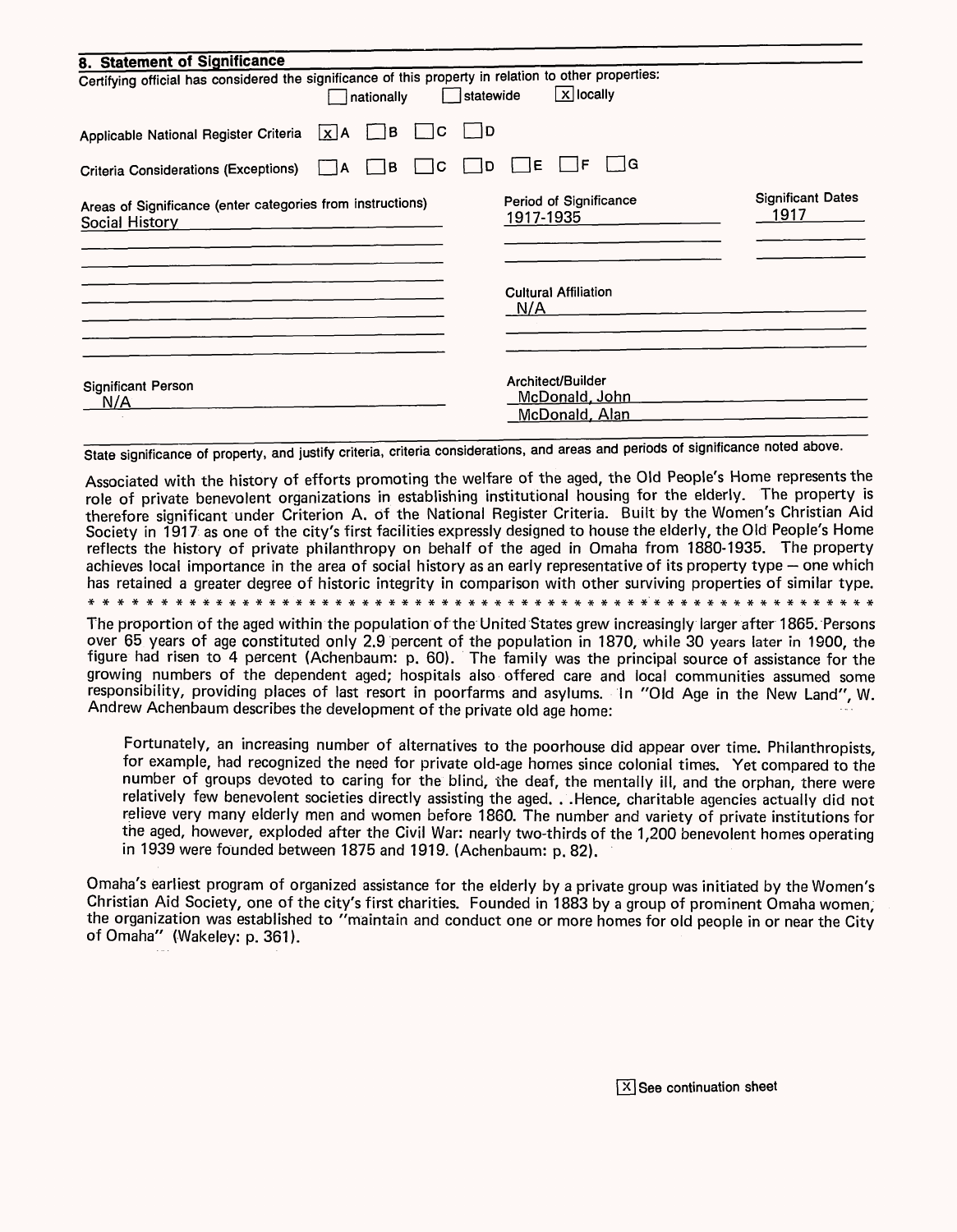#### **9. Major Bibliographical References**

|                                                                                                                 | $x$ See continuation sheet            |
|-----------------------------------------------------------------------------------------------------------------|---------------------------------------|
| Previous documentation on file (NPS):                                                                           |                                       |
| $\lfloor x \rfloor$ preliminary determination of individual listing (36 CFR 67)                                 | Primary location of additional data:  |
| has been requested                                                                                              | State historic preservation office    |
| previously listed in the National Register                                                                      | Other State agency                    |
| previously determined eligible by the National Register                                                         | Federal agency                        |
| designated a National Historic Landmark                                                                         | $x$ Local government                  |
| recorded by Historic American Buildings                                                                         | <b>University</b>                     |
|                                                                                                                 | Other                                 |
| recorded by Historic American Engineering                                                                       | Specify repository:                   |
|                                                                                                                 | <b>Omaha City Planning Department</b> |
|                                                                                                                 |                                       |
| 10. Geographical Data                                                                                           |                                       |
| <u>2.3</u><br>Acreage of property __                                                                            |                                       |
|                                                                                                                 |                                       |
| UTM References                                                                                                  |                                       |
| [2,0]5,0[2,7,0]<br>$A \left[ 1, 5 \right] \left[ 4 \left[ 5, 6 \right] 0, 3, 0 \right]$                         | B                                     |
| Northing<br>Easting<br>Zone                                                                                     | Northing<br>Easting<br>Zone           |
| C.                                                                                                              | D                                     |
|                                                                                                                 | See continuation sheet                |
|                                                                                                                 |                                       |
| <b>Verbal Boundary Description</b>                                                                              |                                       |
| That part of Tax Lot No. 3 in the NW 1/4 of Sec. 8, T15N, R13E of the 6th P.M., Douglas County, NE. More        |                                       |
| particularly described as follows: Beginning at the intersection of the south right-of-way line of Pinkney St.  |                                       |
| and the E. right-of-way line of Fontenelle Blvd. thence E., along said R.O.W. of Pinkney St., a distance 418.25 |                                       |

ft.; thence So. 0-29-27 E. a distance of 240.96 ft.: thence S. 89-59-41 W. a distance of 418.57 ft. to a point on the E. R.O.W. line of Fontenelle Blvd.; thence N. 0-24-55 W. along said R.O.W. a distance of 241.00 ft. to the point of beginning.<br>D See continuation sheet

#### Boundary Justification

The boundary includes the parcel that has historically been associated with the property.

 $\Box$  See continuation sheet

| 11. Form Prepared By |                                         |       |                                 |                  |  |
|----------------------|-----------------------------------------|-------|---------------------------------|------------------|--|
| name/title           | Lynn Bjorkman, City Planner             |       |                                 |                  |  |
| organization         | <b>Omaha City Planning Department</b>   | date  | 30 March 1987                   |                  |  |
| street & number      | Omaha/Douglas Civic Center, 1819 Farnam |       | telephone <u>(402) 444-4927</u> |                  |  |
| city or town         | Omaha                                   | state | NF                              | zip code $68183$ |  |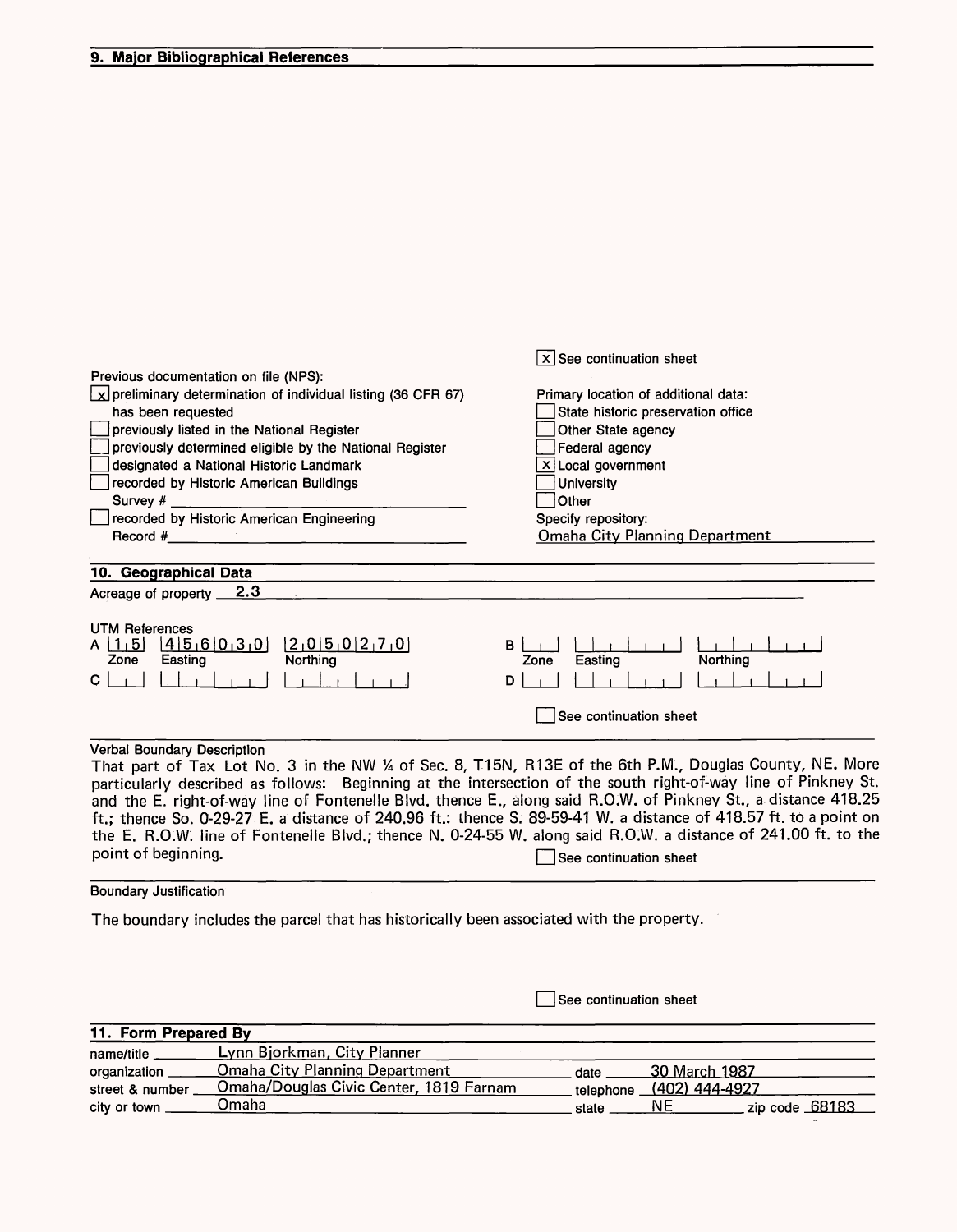训训

9 I98/'

**United States Department of the Interior** National Park Service

### **National Register of Historic Places Continuation Sheet**

Section number  $8$  Page  $1$ 

Three rented rooms in the Old City Hall initially housed the Association's programs. A few years later the organization moved to larger quarters in a building at 2718 Burt Street. In addition to providing long-term care for the elderly, the Association also offered temporary housing for displaced women and children and operated a separate facility for young working women. It appears that the group's efforts became focused exclusively on housing for the elderly around the turn of the century when the Association moved into a house at 2214 Wirt Street, known as the Old People's Home (Savage and Bell: p. 203).

A longstanding goal of the Aid Association (later reorganized as the Old People's Home Board of Trustees) had been to design and build a new facility expressly for the purpose of housing the elderly. In 1914 the group moved closer to its plan, when George and Sarah Joslyn donated land on Fontenelle Boulevard for a new building (Savage and Bell: p. 361). A building campaign fund was initiated and John and Alan McDonald were selected as the project's architects. John McDonald had produced plans for the Joslyn's residence built in 1903 and later, in collaboration with his son Alan, would receive the commission for the Joslyn Art Museum, completed in 1931 (Omaha Architects File).

An additional monetary contribution from George and Sarah Joslyn enabled work on the project to being in June of 1916. One year leater, residents of the Wirt Street home moved into the new building (Fourth Decennial Report: p. 11).

Renamed the Fontenelle Home in 1927, the building continued to be used as a non-profit residence for the elderly until 1977. At that time, the Jeremiah Home, Inc., purchased the property for use as a residential rehabilitation center for delinquent boys. The Jeremiah Home gave up the property in 1986 and the building was sold to the Holy Name Housing Corporation, a non-profit organization that rehabilitates homes in the Holy Name Catholic Parish neighborhood. The Housing Corporation intends to remodel the building as a residential retirement center. A certified historic rehabilitation is planned.

The period of time in which the property achieved significance extends from the date of the building's construction in 1917 to 1935, the end limit of the property's related historic context. In 1935, the U.S. Congress passed the Social Security Act, the legislation which created a national program of financial assistance and insurance for older Americans. The social security system greatly changed the social conditions which initially gave rise to private benevolent groups' efforts to care for the elderly. Within the period of significance, 1917 is noted for the date of the building's construction.

Within the historic context  $-$  private philanthropy on behalf of the aged in Omaha, 1880 to 1935  $-$  two property types can be identified: large private residences converted to institutional housing and facilities designed as old-age homes. The Old People's Home was evaluated on a local level against other buildings of its property type based on the 1984 Omaha/Douglas County Building Survey. The other property identified in the survey, the Florence Home (0009:0250-002) located at 7915 North 30th Street was erected in 1916 by a non-sectarian group to the designs of Omaha architect Harry Lawrie. The original building, however, has been eclipsed by a series of additions, in 1928, 1929, 1936 and 1976. Of the facilities designed as old age homes, the Old People's Home exhibits a greater degree of historical and architectural integrity with respect to its location, design, setting, feeling and association.